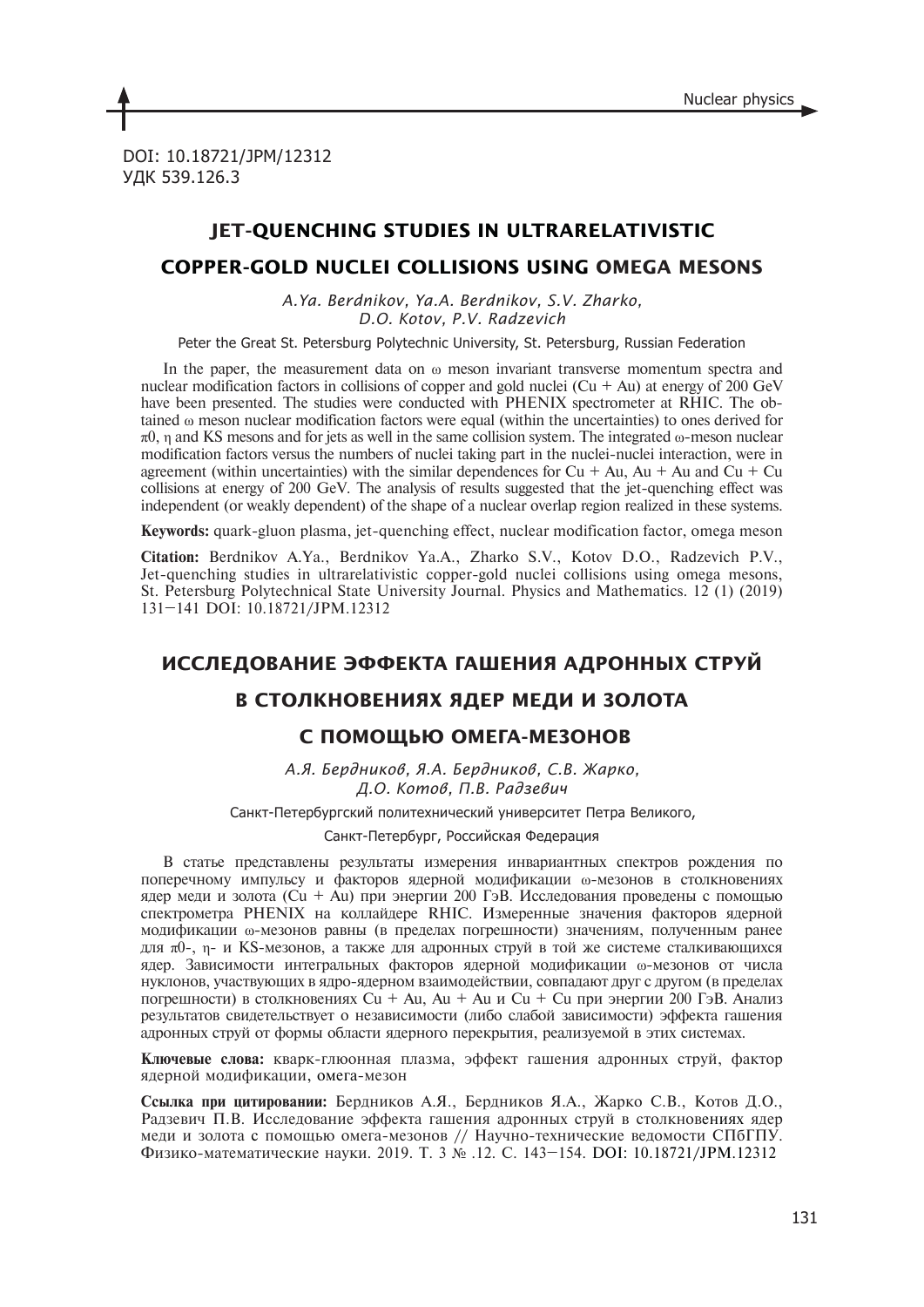#### **Introduction**

Strong interaction of quarks and gluons is characterized by confinement of their color charge, meaning that these particles cannot exist in a free state. However, Shuryak [1] predicted in the 1970s that quark-gluon matter could become deconfined with an increase in its temperature to several hundred MeV. This state was termed quark-gluon plasma (QGP), drawing an analogy with electron-ion plasma. The potential of interaction between quarks and gluons in QGP tends to zero because the average distance between them is small; as a result, their motion is regarded as quasi-free.

Shuryak proposed to use collisions of ultrarelativistic heavy nuclei  $(A + A)$  for experimental observation of QGP [1], laying the foundations for experiments on collisions of heavy nuclei in accelerators. Attempts to detect QGP were made in the 1980s and 1990s at Bevalac (Lawrence Berkeley National Laboratory, USA), AGS (Brookhaven National Laboratory, USA) and SPS (CERN, Switzerland) accelerators. However, the first systematic observations hinting at the existence of QGP were made at the Relativistic Heavy Ions Collider (Brookhaven National Laboratory, USA)  $[4-5]$ . QGP production was later confirmed at the Large Hadron Collider (CERN, Switzerland) [6–8].

Strong suppression of hadron yield in the region of high transverse momenta ( $p_T > 4-6$ GeV/*c*), compared with the yields measured in proton-proton  $(p + p)$  interactions, is a signature for QGP production in  $(A + A)$  collisions [5]. No such suppression was observed for direct photons in  $(A + A)$  collisions and for hadrons in deuteron-nucleus  $(d + A)$  interactions [5]. Suppression of hadron yields is called jet quenching; it is associated with energy loss of hard partons passing through quark-gluon plasma [9].

Typical kinetic energies of beams of ultrarelativistic nuclei at RHIC have by values of the order of 100 GeV/nucleon, corresponding to de Broglie wavelength (about  $10^{-4}$  fm). Thus, only a part of the nucleons in the colliding nuclei participate in a single event of a nucleus-nucleus interaction and subsequent production of QGP (participant nucleons), while the remaining nucleons escape the colliding nuclei and leave the interaction region (spectator nucleons). The overlap of colliding nuclei is used to classify the collisions (events) by centrality, measured as a percentage: collisions with a large overlap, a large number of participants  $N_{part}$  and a small impact parameter  $b$  correspond to centralities of the order of  $0-20\%$ , collisions with small overlap and small  $N_{part}$  are of the order of  $60-90\%$ . The central and peripheral nucleusnucleus collisions are schematically shown in Fig. 1.

Quantitative description of the jet quenching effect is commonly obtained using the nuclear modification factor, given by the formula

$$
R_{AA}(p_T) = \frac{1}{N_{coll}} \frac{dN_{AA}/dp_T}{dN_{pp}/dp_T},
$$
 (1)

where  $dN_{AA}/dp_T$ ,  $dN_{pp}/dp_T$  are the hadron yields in  $(A + A)$  and  $(p + p)$  collisions, respectively, in a given range of transverse momenta  $p_{\tau}$ ;  $N_{\text{coll}}$  is the number of binary inelastic nucleonnucleon interactions.

If  $R_{A4} = 1$ , then the nucleus-nucleus collision can be interpreted as simple superposition of nucleon-nucleon interactions. The opposite case suggest the presence of collective medium effects; in fact, the effects occurring both in



Fig. 1. Geometric pattern of nucleus-nucleus collisions: central (*a*) and peripheral (*b*); centralities (%) are given; *N-part*, *N-spect* are participant and spectator nucleons, respectively; *b* is the impact parameter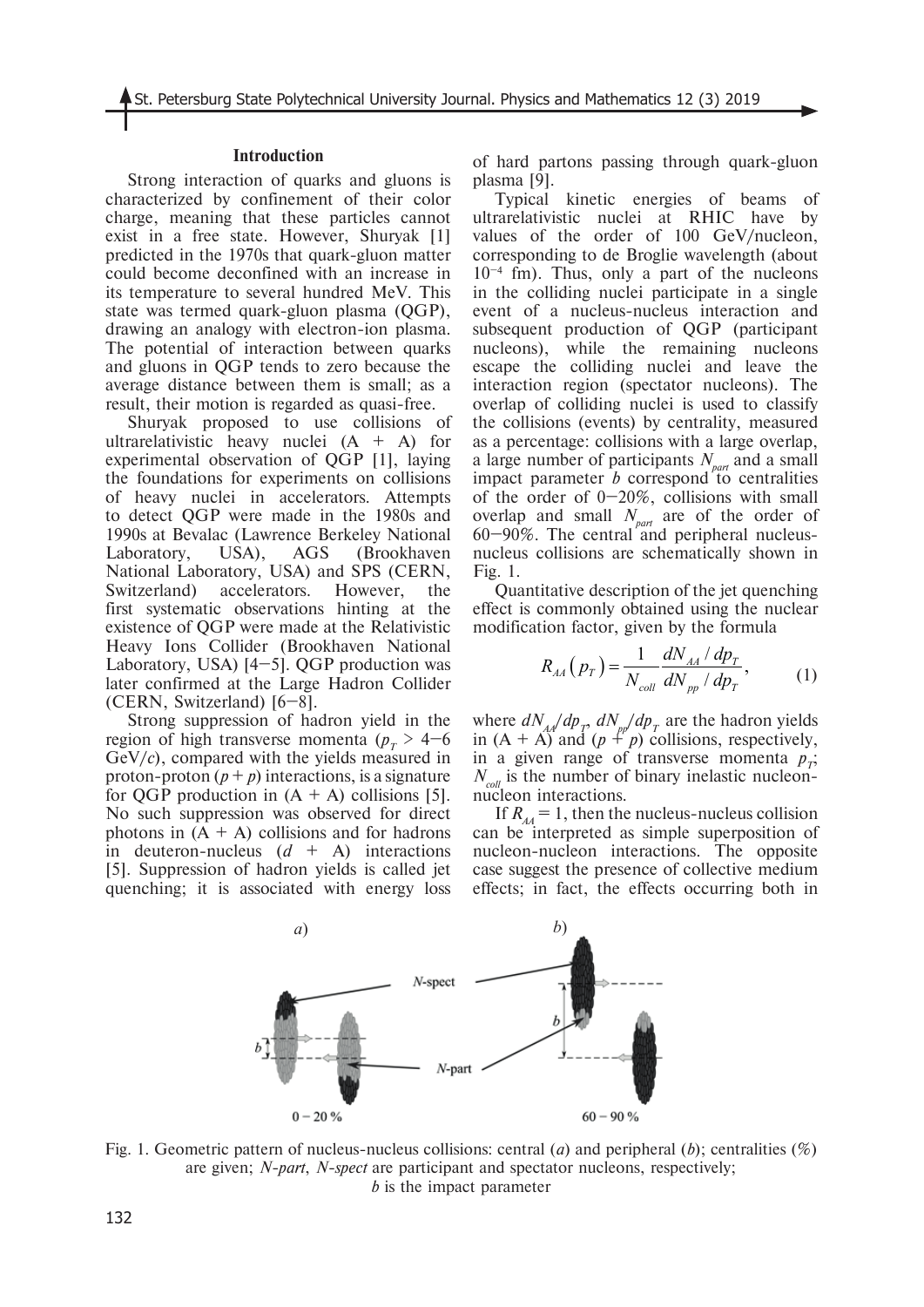$p(d)$  + A and A + A interactions are effects of cold nuclear matter, while jet quenching is the effect of hot nuclear matter and occurs only in  $(A + A)$  systems.

Measuring the nuclear modification factors of different types of hadrons in different systems of colliding nuclei is one of the main tools for analysis of collective effects, including jet quenching depending on the properties of these hadrons (mass, spin, quark composition, etc.). For example,  $\omega$  mesons, like  $\pi^0$  mesons, consist of quarks and antiquarks of the first generation  $(u, d)$ , but at the same time,  $\omega$  mesons belong to vector meson resonances and have a unit spin, while  $\pi^0$  mesons are pseudoscalar particles with zero spin. Previous studies of ω meson production were carried out in symmetric binary collisions of gold nuclei  $(Au + Au)$  [10] and copper nuclei (Cu + Cu)  $[10]$ .

The system of colliding copper and gold nuclei (Cu + Au) at  $\sqrt{s_{NN}} = 200$  GeV is of particular interest for systematic study of the properties of QGP. It is the only asymmetric collision system of ultrarelativistic heavy nuclei characterized by a special overlap geometry that is different from the  $Cu + Cu$  and  $Au + Au$ systems. Exploring the production of ω mesons in the  $Cu + Au$  collision system should make it possible to impose additional restrictions on the parameters of a number of phenomenological models describing hadron energy losses in QGP [11–19].

The paper reports on measurements of invariant production spectra depending on transverse momentum and nuclear modification factors of ω mesons in collisions of copper and gold nuclei (Cu + Au) at  $\sqrt{s_{NN}}$  = 200 GeV.

#### **Experimental setup**

Production of ω mesons was measured using a PHENIX spectrometer [20] at RHIC. A system of beam-beam counters (BBC) [21] was used to determine the centrality, the coordinate of the event along the beam axis  $(z_{vertex})$ [21], collision time [21], and also to fire the MB trigger [21, 22] recording signals from the detector subsystems of the PHENIX spectrometer if at least one inelastic nucleon-nucleon interaction is detected. Two groups of BBC counters covered a range of  $3.1 < |\eta| < 3.9$  in pseudo-rapidity and a full azimuthal angle. The counters are located along the beam axis 144 cm away from the nominal point of intersection. Each group consists of 64 counters, which are Cherenkov detectors with a quartz radiator 3.00 cm thick and 2.54 cm in radius, and measures the electric charge deposited by spectator nucleons. The centrality *C* of this event is found by the expression

$$
C = \varepsilon_{\text{MB}} \left( 1 - \delta \left( \mathcal{Q}_{\text{BBC}} \right) \right), \tag{2}
$$

where  $\varepsilon_{MB}$  = 93  $\pm$  3% is the efficiency of the MB trigger;  $Q_{\text{BBC}}$  is the charge detected in this event;  $\delta$  ( $Q_{\text{BBC}}$ ) is the fraction of events for which the electric charge detected is less than  $Q_{BBC}$ .

The yield of ω mesons was measured in four centrality classes of  $(Cu + Au)$  collisions:  $0-20$ ,  $20-40$ ,  $40-60$ ,  $60-90\%$ , and in a class without centrality specified: 0–93%. Geometrical parameters of nucleus-nucleus collisions, such as  $N_{part}$  and  $N_{coll}$  are determined by Monte Carlo simulation of the BBC responses based on the Glauber model [23].

A system of electromagnetic calorimeters (EMCal) [24] was used to determine the energy and the point of incidence of gamma rays generated in the decays of neutral mesons  $(\pi^0, \pi^0)$ η,  $K<sub>g</sub>$ , ω). It consists of two subsystems based on different technologies: PbSc, a subsystem of scintillator sampling calorimeters with a lead absorber and PbGl, a subsystem of lead-glass Cherenkov calorimeters; these subsystems are distributed in six and two sectors of the calorimeter, respectively. Each sector of the electromagnetic calorimeter covers a  $|n| \leq 0.35$ region in pseudo-rapidity and  $\Delta \varphi = 22.5$  ° in azimuthal angle; the PbSc subsystem is located 5.1 m, and PbGl 5.4 m away from the beam axis of colliding heavy nuclei. The segmentation of the δφ×δη sectors of the PbSc and PbGl subsystems was approximately 0.010×0.010 and 0.008×0.008, respectively. Construction and performance of the electromagnetic calorimeter system is discussed in detail in [24].

#### **Reconstruction of ω meson yields**

The ω mesons are reconstructed via the  $\omega \to \pi^0 + \gamma$  channel by analyzing the distributions of  $\pi^0 \gamma$  pairs over invariant mass  $m_{inv}$ . The invariant mass for each  $\pi^0 \gamma$  pair is found by the expression

$$
m_{\text{inv}} = \sqrt{E^2 - \mathbf{p}^2},\tag{3}
$$

where *E* and **p** are the total energies and momenta of the candidates detected for the role of daughter  $\pi^0$  mesons ( $\pi^0$  candidates) and daughter  $\gamma$  quanta ( $\gamma$  candidates).

A number of kinematic constraints are imposed on the characteristics of the  $\pi^0\gamma$  pairs and the  $\pi^0$  candidates producing them to improve the signal-to-background ratio for ω mesons.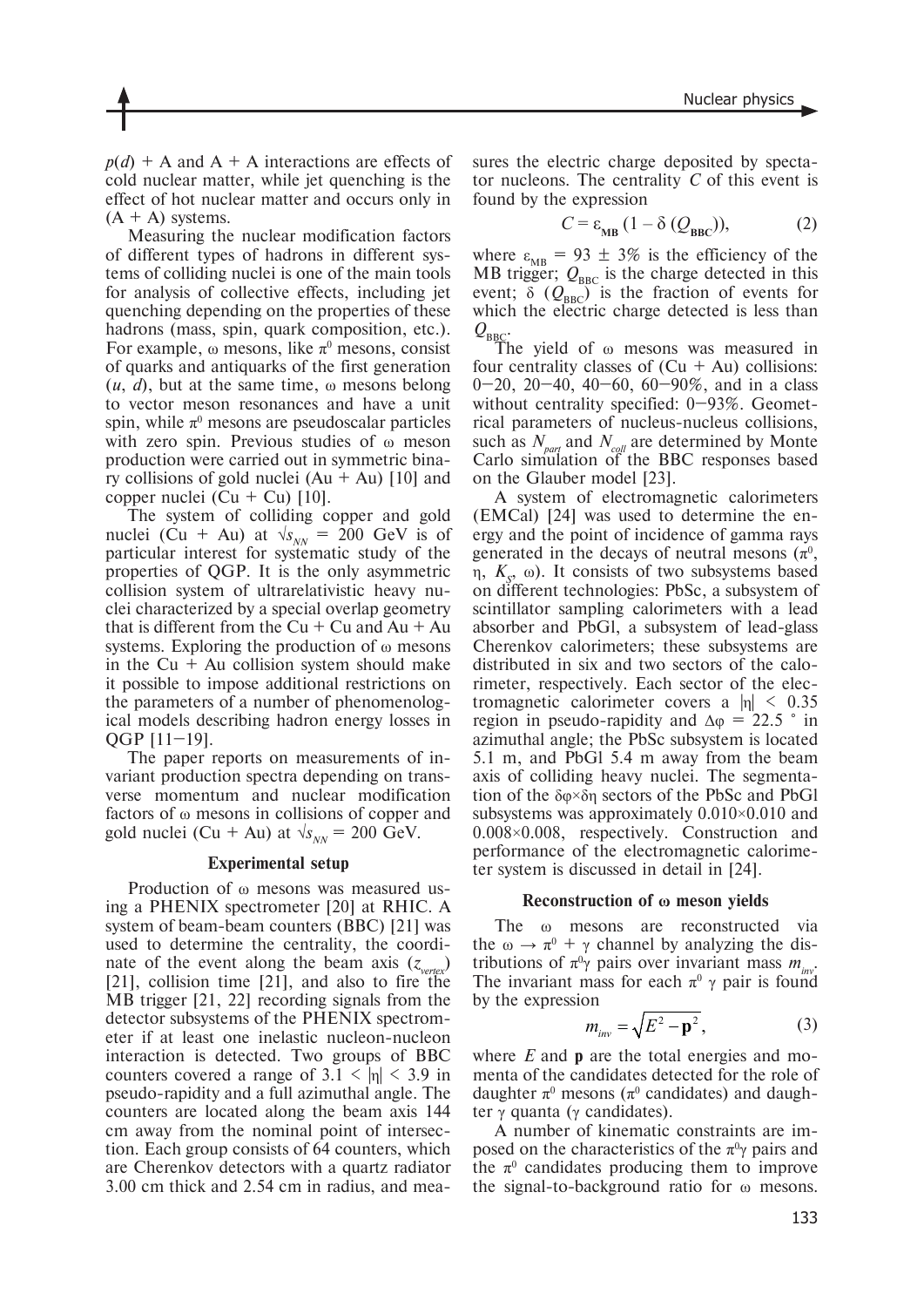Clusters detected in an electromagnetic calorimeter are associated with  $\gamma$ -quanta if the energy released in them exceeds 0.4 GeV and their shape satisfies standard restrictions [24]. These restrictions make it possible to discriminate a significant fraction of the clusters deposited by charged hadrons. The  $\pi^0$  candidates are produced via the  $\pi^0 \rightarrow \gamma + \gamma$  channel. Both γ quanta in the γγ pair should be detected in the same sector of the electromagnetic calorimeter, and their energies,  $E_{\gamma 1}$  and  $E_{\gamma 2}$ , should satisfy the ratio

$$
\frac{\left|E_{\gamma 1} - E_{\gamma 2}\right|}{E_{\gamma 1} + E_{\gamma 2}} \le 0.8.
$$
\n(4)

The transverse momentum of the  $\pi^0$  candidate detected in the PbSc or PbGl subsystem should be in the range of  $2-11$  (14) GeV/*c*. The lower bound is imposed to further increase the signal-to-background ratio for ω mesons. The upper bound should exclude merging of electromagnetic clusters (occurring because it is impossible to separately detect two daughter γ quanta as the angle between their momenta is small). This effect is observed in the PbGl-subsystem for high transverse momenta due to finer segmentation, and, as a consequence, better discrimination between the clusters.

Next,  $\pi^0$  candidates are selected in a given range by the inequality

$$
\left| m_{\gamma\gamma} - M_{\pi} (p_T) \right| \leq 2 \sigma_{\pi} (p_T), \tag{5}
$$

where  $m_{\nu}$  is the invariant mass of the γγ pair forming the  $\pi^0$  candidate;  $M_{\pi}$ ,  $\sigma_{\pi}$  are the parameterizations of the position and width of the peaks (respectively) from  $\pi^0$  mesons in distributions over  $m<sub>γ</sub>$  (the measured mass).

The energies of  $\gamma$  quanta in pairs producing  $\pi^0$ candidates and satisfying constraint (5) are adjusted to reduce the measured masses to tabulated values [25] for increasing the signal-to-background ratio for ω mesons by eliminating the spread in the measured masses of  $\pi^0$  candidates.

The energy of the  $\gamma$ -candidate for a reconstructed  $\pi^0 \gamma$  pair should be no lower than 1 GeV;  $\pi^0$  and  $\gamma$  candidates should be detected in the same arm (west or east) of the PHENIX spectrometer and satisfy the condition

$$
|\cos \theta^*| \le 0.6\tag{6}
$$



Fig. 2. Examples of initial (*a*, *c*) and processed (*b*, *d*) experimental distributions of  $\pi^0\gamma$  pairs by invariant mass in ranges of  $6-7$  GeV/*c* (*a, b*) and  $8-10$  GeV/*c* (*c, d*):

*1*, *2* correspond to initial and final experimental points, respectively; *3* to functions of uncorrelated background component; *4*, *5* to functions approximating signal + background and background, respectively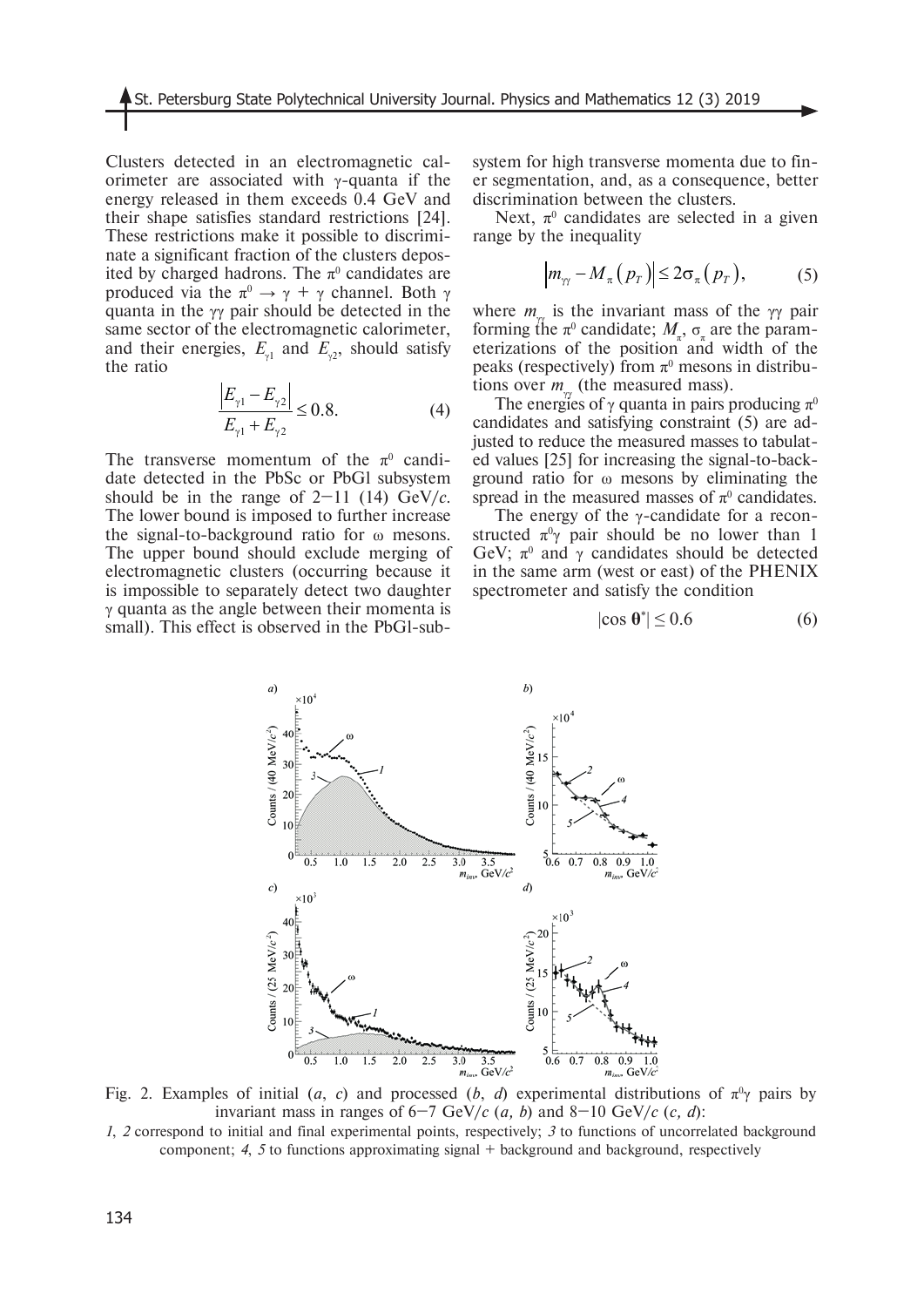where  $\theta^*$  is the angle between the direction of the  $\pi^0$  meson in rest frame of the  $\pi^0\gamma$  pair and the direction of this pair in laboratory frame. Restriction (6) is essentially similar to restriction (4), adopted for  $\gamma\gamma$  pairs.

Invariant mass distributions are formed in different transverse momentum ranges and centrality classes. The background in invariant mass distributions of  $\pi^0\gamma$  pairs consists of correlated and uncorrelated components. The first is generated by decay products of other particles (for example,  $\eta$ ,  $\eta'$ , and  $K_s$  mesons). The second is associated with random combinations of candidate particles and is estimated

using event mixing: an additional (uncorrelated) distribution is formed for each distribution obtained over the invariant mass, so that ten γ candidates from other events with close values of centrality and  $z_{\text{vertex}}$  coordinate are assigned to each  $\pi^0$  candidate. Using ten  $\gamma$  candidates instead of one can significantly increase the statistical significance of the uncorrelated distribution. The function of the uncorrelated background component obtained this way is normalized to the invariant mass distribution in the region  $m_{inv} > 2$  GeV/ $c^2$  and is subtracted from it. Examples of final invariant mass distributions of  $\pi^0\gamma$  pairs are shown in Fig. 2.



Fig. 3. Invariant spectra of ω meson production with respect to transverse momentum in (Cu + Au) collisions in different centrality classes,  $\%$ :

0–20 (*2*), 20–40 (*3*), 40–60 (*4*), 60–90 (*5*), and without centrality specified (*1*). The points are scaled by  $10^1$  (2),  $10^0$  (3),  $10^{-1}$  (4),  $10^{-2}$  (5) and  $10^3$  (1)



Fig. 4.  $I_{\omega}/I_{\pi0}$  ratios as functions of transverse momentum in (Cu + Au) collisions in different centrality classes, %: 0–20 (*2*), 20–40 (*3*), 40–60 (*4*), 60–90 (*5*), and without centrality specified (*1*)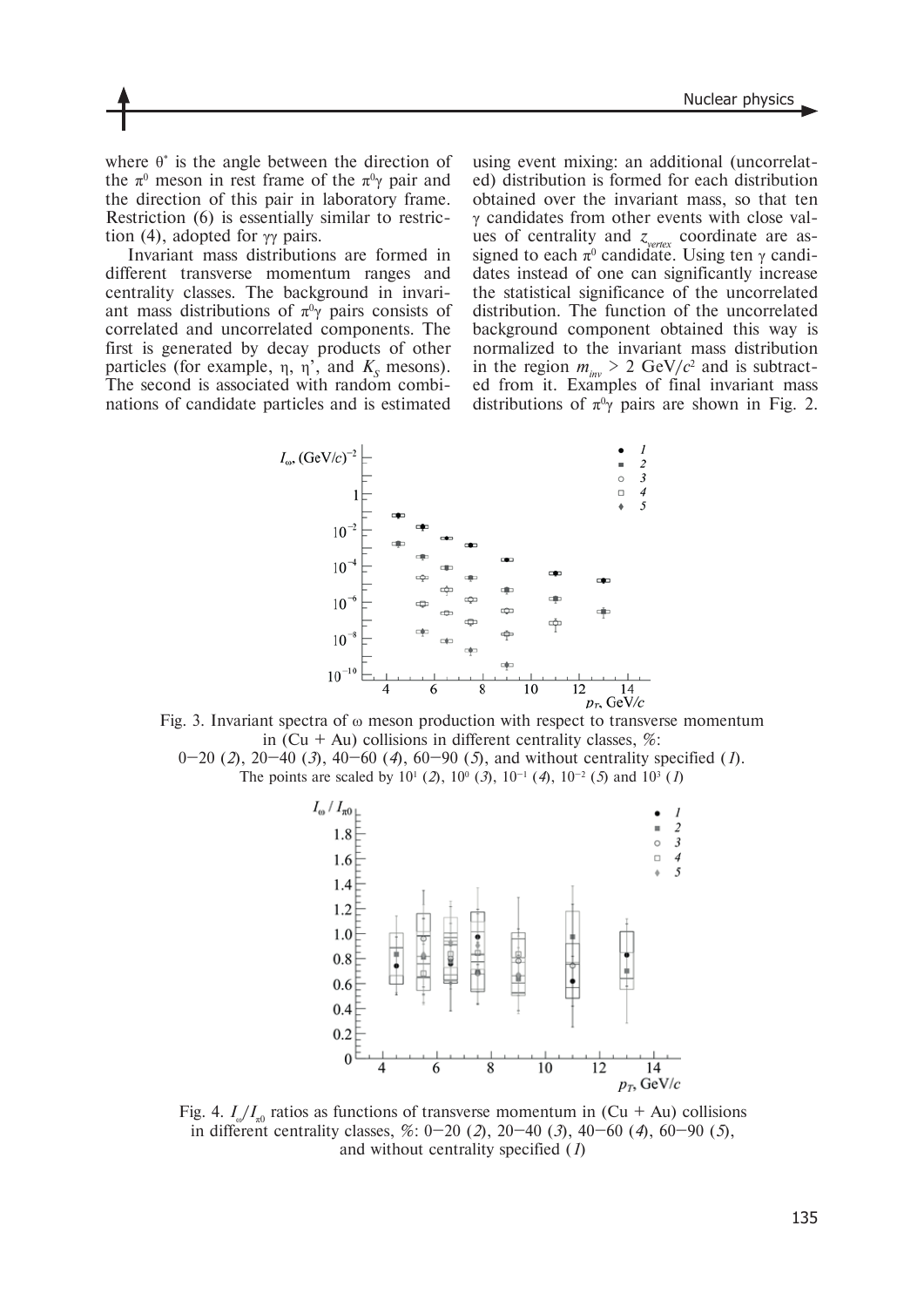The functions of the uncorrelated background component were estimated here by the event mixing method. The peaks correspond to signals from ω mesons.

To measure the yield of ω mesons, the distributions are fitted to a sum of a Gaussian (approximating the signal) and a second-order polynomial (approximating the residual correlated background component in the region around the signal. The number of ω mesons detected is found by the area (integral) under the Gaussian.

The invariant yield, i.e., the number of mesons generated at the vertex of nucleus-nucleus collisions, is found by correcting the number of ω-mesons detected for limited acceptance, the detector effects of the calorimeter and for the kinematic constraints used with the reconstruction efficiency. Reconstruction efficiency is estimated through Monte Carlo simulation of the experimental setup in GEANT3.

The invariant yield of ω mesons is determined by the formula

$$
I_{\omega} = \frac{1}{N_{ev}} \frac{d^2 N}{2\pi p_{T} dp_{T} dy} =
$$
  
= 
$$
\frac{N_{\omega}}{2\pi p_{T} \Delta p_{T} N_{ev} \varepsilon_{rec} BR},
$$
 (7)

where  $N_{\omega}$  is the number of  $\omega$  mesons reconstructed;  $\varepsilon_{rec}$  is the reconstruction efficiency;  $N_{\text{av}}$  is the number of events analyzed, BR is the branching ratio for the  $\omega \rightarrow \pi^0 + \gamma$  channel, BR  $= 8.40 \pm 0.22\%$  [25].

The systematic uncertainty in measuring the invariant yield of ω mesons was estimated by comparing the standard yields with the values obtained by varying the fitting parameters of invariant mass distributions, the simulation parameters (for example, the absolute energy scale and energy resolution of the calorimeter) and the kinematic constraints used. The main sources of systematic uncertainty are possible errors in choosing the fitting parameters (for example, subtracting the uncorrelated background component or choosing the order of the polynomial describing the residual background) of invariant mass distributions for  $\pi^0\gamma$  pairs (7–15% for different transverse momenta and centralities), a possible discrepancy between the algorithms for describing cluster shape (9.2%) and photon conversion in detector materials (7.8%) in the Monte Carlo model and real data.

The main sources of systematic uncertainty are:

1) possible errors in choosing the fitting pa-

rameters for invariant mass distributions of the  $\pi^0$  pairs (for example, excluding the uncorrelated background component, choosing the order of the polynomial describing e the residual background);

2) possible discrepancy between the algorithms for describing cluster shape in detector materials;

3) possible discrepancy between the operation of algorithms for describing photon conversion in detector materials in the Monte Carlo model and real data.

 Quantitatively speaking, the systematic uncertainties resulting the above factors amount to 7–15% (for different transverse momenta and centralities), 9.2% and 7.8%, respectively.



Fig. 5. Nuclear modification factors of  $\pi^0$  (1) [27, 28],  $\eta$  (2) [27, 28],  $K_s$  (3) and  $\omega$  (4) mesons as functions of transverse momentum in  $(Cu + Au)$  collisions at  $\sqrt{s_{NN}}$  = 200 GeV in different centrality classes, %: 0–20 (*a*), 20–40 (*b*), 40–60 (*c*), 60–90 (*d*)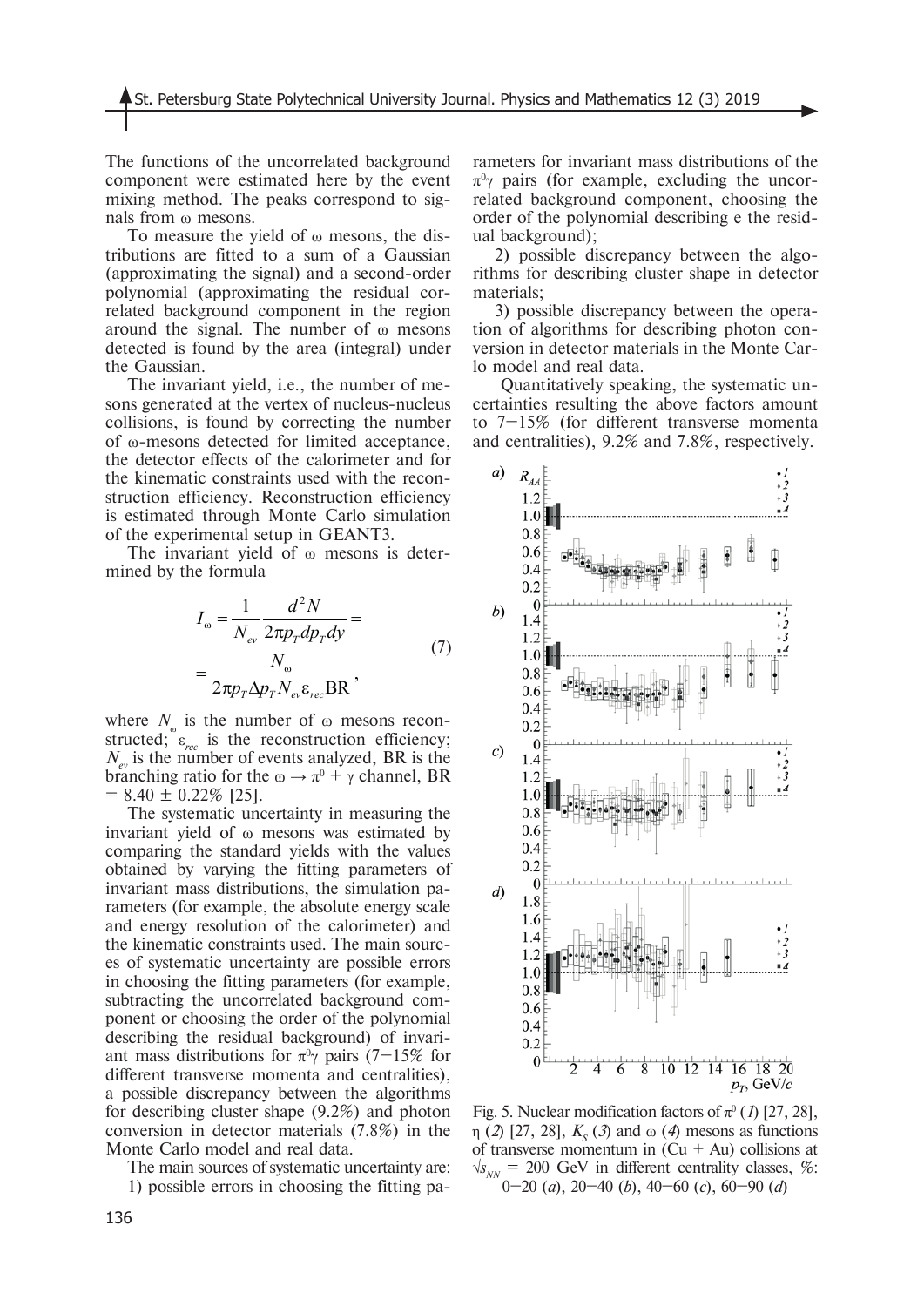#### **Results and discussion**

Invariant spectra for production of ω mesons, measured as a function of their transverse momentum in different centrality classes of Cu + Au collisions at  $\sqrt{s_{NN}}$  = 200 GeV are shown in Fig. 3. The transverse momentum ranges of the measured spectra are limited because it is impossible to separate the signal from the background (lower bound) and because there are insufficient data for measuring the yields (upper bound). The bars and rectangles near the dots in Figs. 3–6 correspond to absolute values of statistical and systematic uncertainties.

Fig. 4 shows the ratios of  $\omega$  meson to t  $\pi^0$ meson yields,  $I_{\omega}/I_{\pi0}$ , measured in different ranges of transverse momenta and different centrality classes of Cu + Au collisions at  $\sqrt{s_{NN}}$  $= 200$  GeV. The yields of  $\pi^0$  mesons previously measured in  $Cu + Au$  collisions are used as the denominator [27, 28]. The relative statistical and systematic uncertainties for the  $I_{\alpha}/I_{\alpha}$  ratios are found as quadratic sums of relative uncertainties in measuring  $\omega$  and  $\pi^0$  meson yields. Analysis of the obtained data indicates that the measured ratios do not depend on transverse momentum and centrality within the measurement uncertainty. The  $I_{\omega}/I_{\pi0}$  ratios lie in the range of about 0.7–0.8, which coincides (within the uncertainty) with the ratios previously measured in the PHENIX experiment in  $p +$  $p, d + Au, Cu + Cu$  and  $Au + Au$  collisions at  $\sqrt{s_{NN}}$  = 200 GeV [10].

Fig. 5 shows the nuclear modification factors of  $\pi^0$  [27, 28], η [27, 28],  $K_s$  and ω mesons measured in different centrality classes of (Cu + Au) collisions at  $\sqrt{s_{NN}}$  = 200 GeV. Rectangles near the points correspond to absolute values of

the systematic measurement uncertainty with unknown correlation with respect to transverse momentum. Rectangles near unity correspond to the relative systematic uncertainty, fully correlated to the transverse momentum. The nuclear modification factor of ω mesons is calculated by substituting the product of the fitted production spectrum of  $\pi^0$  mesons measured in the system of  $(p + p)$  interactions at  $\sqrt{s_{NN}}$  = 200 GeV used as the denominator in formula (1) with the ratio  $I_{\omega}/I_{\pi0} = 0.81 \pm 0.02 \pm 0.07$ obtained in the same system [10].

The measured nuclear modification factors of  $\pi^0$ , η,  $K_s$  and ω mesons in the system of  $(Cu + Au)$  collisions coincide within the uncertainty in transverse momentum ranges and centrality classes. The given factors for these mesons in the region  $p_T > 10 \text{ GeV}/c$  in different centrality classes also coincide with those for the jets measured previously in  $(Cu + Au)$ collisions [29].

The nuclear modification factor does not depend on the type of mesons  $(\pi^0, \eta, K_s, \omega)$ , suggesting that jet quenching in  $(Cu + Au)$  collisions occurs at the parton level, i.e., hard partons in quark-gluon plasma lose energy before they are fragmented into jets.

Fig. 6 shows the dependences of the integral nuclear modification factor of ω mesons as function of  $N_{part}$  in the Cu + Au, Au + Au [10] and Cu + Cu systems [10] at  $\sqrt{s_{NN}}$  = 200 GeV.

The above dependences coincide within the measurement uncertainty for different systems of colliding nuclei, which indicates that jet quenching in the Cu  $+$  Au, Au  $+$  Au and Cu  $+$ Cu systems at  $\sqrt{s_{NN}}$  = 200 GeV is independent of the shape of overlap in these systems.



Fig. 6. Integral nuclear modification factor of  $\omega$  mesons as function of  $N_{part}$ in (Au + Au) (*I*) [10], (Cu + Cu) (*2*) [10] and (Cu + Au) collisions (*3*) at  $\sqrt{s_{NN}} = 200 \text{ GeV}$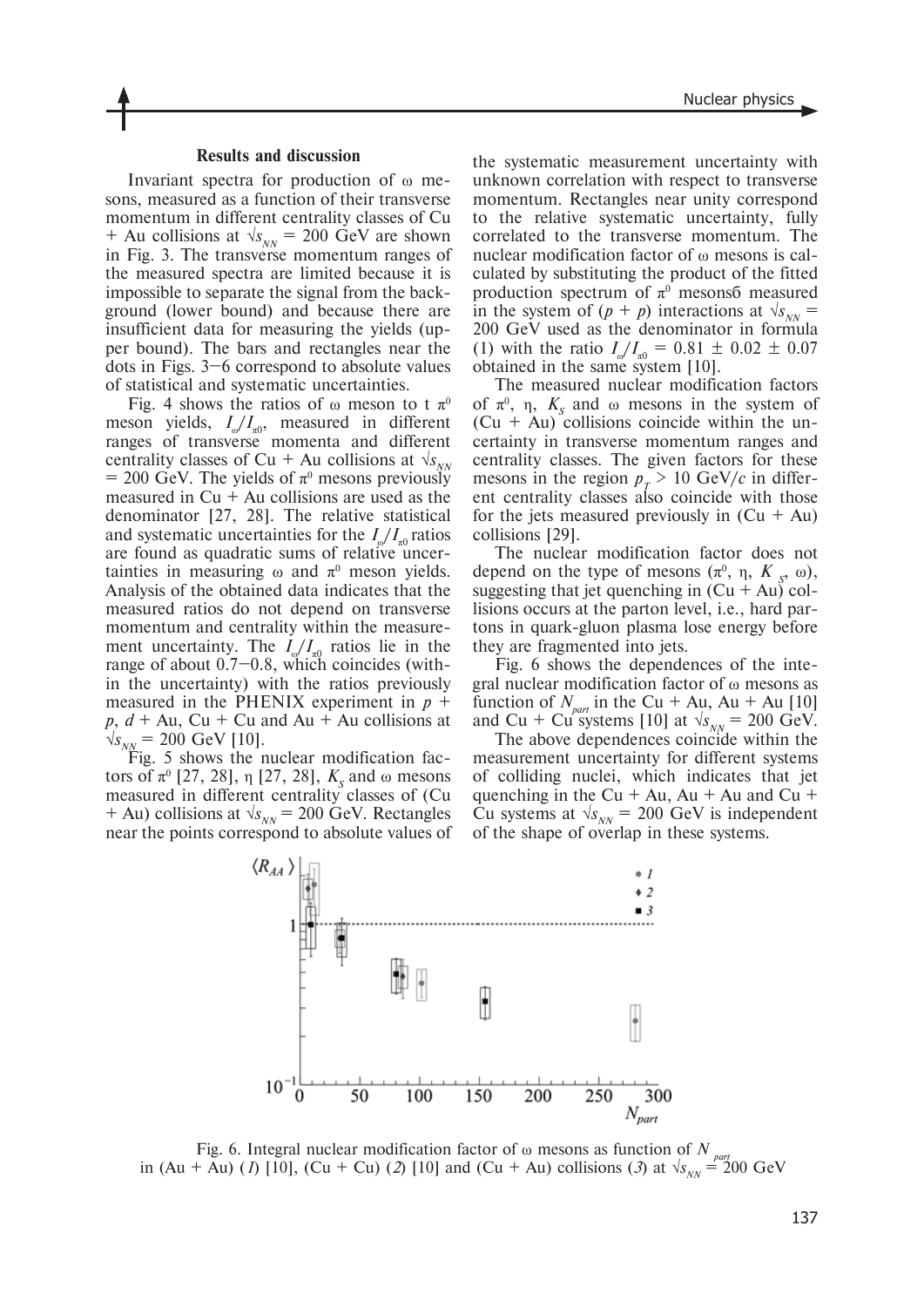### **Conclusion**

The PHENIX collaboration measured invariant production spectra of ω mesons as functions of transverse momentum and nuclear modification factor, as well as ratios of ω meson to  $\pi^0$  meson yields in (Cu + Au) collisions at  $\sqrt{s_{NN}}$  = 200 GeV depending on transverse momentum and centrality.

The  $I_{\omega}/I_{\pi0}$  ratios do not depend on centrality and transverse momentum within the measurement uncertainty. These ratios have the same order of magnitude  $(-0.7-0.8)$  in collisions of copper and gold nuclei at  $\sqrt{s_{NN}}$  = 200 GeV as are the ratios measured previously in  $p + p$ , *d* + Au, Au + Au and Cu + Cu systems at  $\sqrt{s_{NN}}$  $= 200$  GeV.

The nuclear modification factors measured for  $\pi^0$ ,  $\eta$ ,  $K_s$  and  $\omega$  mesons in collisions of copper and gold nuclei coincide within the uncertainty in different centrality classes and trans-

1. **Shuryak E.V.,** Quantum chromodynamics and the theory of super dense matter, Physics Reports. 61 (1980) (2) 71–158.

2. **Arsene I., Dearden I.G., Beavis D., et al.,** Quark gluon plasma and color glass condensate at RHIC? The perspective from the BRAHMS experiment, Nuclear Physics, A. 757 (2005) (1– 2) 1–27.

3. **Back B.B., Baker M.D., Ballintijn M., et al.,** The PHOBOS perspective on discoveries at RHIC Nuclear Physics, A.  $757$  (2005) (1-2) 28–101.

4. **Adams J., Aggarwal M.M., Ahammed Z., et al.,** Experimental and theoretical challenges in the search for the quark gluon plasma: the STAR Collaboration's critical assessment of the evidence from RHIC collisions, Nuclear Physics, A. 757 (2005) (1–2) 102–183.

5. **Adcox K., Adler S.S., Afanasiev S., et al.,** Formation of dense partonic matter in relativistic nucleus-nucleus collisions at RHIC: experimental evaluation by the PHENIX Collaboration, Nuclear Physics, A. 757 (2005) (1–2) 184–283.

6. **Chatrchyan S., Khachatryan V., Sirunyan A.M., et al.,** Study of high- $p<sub>T</sub>$  charged particle suppression in Pb–Pb compared to  $p + p$ collisions at  $\sqrt{s_{NN}}$  = 2.76 TeV, The European Physical Journal, C. 72 (2012) (3) 1945.

7. **Aad G., Abbott B., Abdallah J., et al.,** Measurement of the jet radius and transverse momentum dependence of inclusive jet suppression in lead-lead collisions at  $\sqrt{s_{NN}}$  = 2.76 TeV with the ATLAS detector, Physics Letters,

verse momentum ranges, and are also equal to the nuclear modification factors of hadron jets measured in the same collision system in the corresponding centrality classes. This suggests that energy losses of hard partons in  $(Cu + Au)$ collisions occur in QGP before they are fragmented into hadron jets. Integral nuclear modification factors of ω mesons measured in Cu + Au, Au + Au and Cu + Cu collisions at  $\sqrt{s_{NN}}$ = 200 GeV coincide within the measurement uncertainty at close values of  $N_{part}$ , suggesting that jet quenching in the Cu +  $\hat{A}u$ , Au + Au and Cu + Cu systems at  $\sqrt{s_{NN}}$  = 200 GeV is independent (or only weakly dependent) of the shape of the overlap.

The results of this study were obtained within the framework of State Task of the Ministry of Education and Science of Russian Federation 3.1498.2017/4.6.

## **REFERENCES**

B. 719 (2013) (4–5) 220–241.

8. **Abelev B., Adam J., Adamova D., et al.,** Centrality dependence of charged particle production at large transverse momentum in Pb– Pb collisions at  $\sqrt{s_{NN}}$  = 2.76 TeV, Physics Letters, B. 720 (2013)  $(1-\overline{3})$  52-62.

9. **Bjorken J.D.,** Energy loss of energetic partons in quark-gluon plasma: possible extinction of high *p*(*t*) jets in hadron-hadron collisions, (1982) FERMILAB-PUB-82-059-T.

10. **Adare A., Afanasiev S., Aidala C., et al.,** Production of  $\omega$  mesons in  $p + p$ ,  $d + Au$ , Cu + Cu, and Au + Au collisions at  $\sqrt{s_{NN}}$  = 200 GeV, Physical Review, C. 84 (2011) (4) 044902.

11. **Cao S., Luo T., Qin G.Y., et al.,** Linearized Boltzmann transport model for jet propagation in the quark-gluon plasma: heavy quark evolution, Physical Review, C. 94 (2016) (1) 014909.

12. **Cao S., Park C., Barbieri R.A., et al.,** Multistage Monte Carlo simulation of jet modification in a static medium, Physical Review, C. 96 (2017) (2) 024909.

13. **Elayavalli R.K., Zapp K.C.,** Medium response in JEWEL and its impact on jet shape observables in heavy ion collisions, Journal of High Energy Physics. 2017 (2017) (7) 141.

14. **Park C., Jeon S., Gale C.,** Jet modification with medium recoil in quark-gluon plasma, Nuclear Physics, A. 982 (2019) (February) 643– 646.

15. **He Y., Luo T., Wang X.N., et al.,** Linear Boltzmann transport for jet propagation in the quark-gluon plasma: elastic processes and medium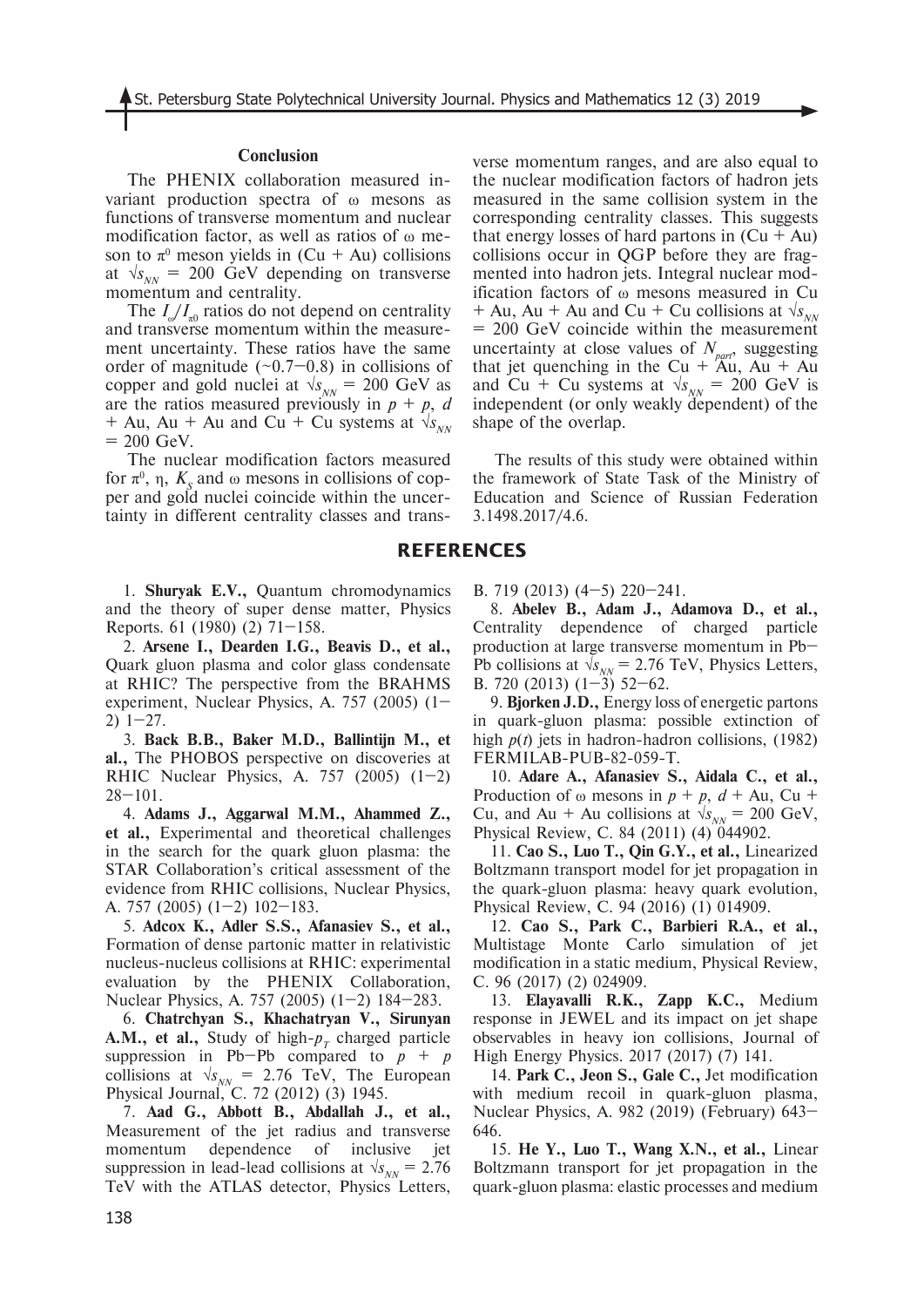recoil, Physical Review, C. 91 (2015) (5) 054908.

16. **Chien Y.T., Vitev I.,** Towards the understanding of jet shapes and cross sections in heavy ion collisions using soft-collinear effective theory, Journal of High Energy Physics. 2016 (2016) (5) 23.

17. **Chien Y.T., Emerman A., Kang Z.B., et al.,** Jet quenching from QCD evolution, Physical Review, D. 2016 (93) (7) 074030.

18. **Ghiglieri J.,** Energy loss at NLO in a high-temperature Quark-Gluon Plasma, Nuclear Physics, A. 956 (2017) (December) 801–804.

19. **Djordjevic M., Zigic D., Blagojevic B., et al.,** Dynamical energy loss formalism: from describing suppression patterns to implications for future experiments, Nuclear Physics, A. 982 (2019) (February) 699 –702.

20. **Adcox K., Adler S.S., Aizama M., et al.,** PHENIX detector overview, Nuclear Instruments and Methods in Physics Research, Section A: Accelerators, Spectrometers, Detectors and Associated Equipment. 499 (2003) (2 –3) 469 –479.

21. **Allen M., Bennett M.J., Bobrek M., et al.,** PHENIX inner detectors, Nuclear Instruments and Methods in Physics Research, Section A: Accelerators, Spectrometers, Detectors and Associated Equipment. 499 (2003) (2 –3) 549 –559.

22. **Adler S.S., Allen M., Alley G., et al.,** PHENIX on-line systems, Nuclear Instruments and Methods in Physics Research, Section A: Accelerators, Spectrometers, Detectors and Associated Equipment. 499 (2003) (2 –3) 560– 592.

23. **Miller M.L., Reygers K., Sanders S.J., et al.,** Glauber modeling in high-energy nuclear collisions, Annual Review of Nuclear and Particle Science. 57 (2007) 205–243.

24. **Aphecetche L., Awes T.C., Banning J., et al.,** PHENIX calorimeter, Nuclear Instruments and Methods in Physics Research, Section A: Accelerators, Spectrometers, Detectors and Associated Equipment. 499 (2003) (2 –3) 521– 536.

25. **Tanabashi M., Hagiwara K., Hikasa K., et al.,** Review of particle physics, Physical Review, D. 98 (2018) (3) 030001.

26. **Brun R., Hagelberg R., Hansroul M., et al.,** Geant: simulation program for particle physics experiments. User guide and reference manual, Preprint CERN, (1978) CERN-DD-78-2-REV.

27. **Zharko S.** (PHENIX Collaboration), Studying parton energy loss using meson production in Large Collision Systems with PHENIX, Nuclear Physics, A. 967 (2017) (November) 552–555.

28. **Aidala C., Ajitanand N.N., Akiba Y., et al.,** Production of  $\pi^0$  and  $\eta$  mesons in Cu + Au collisions at  $\sqrt{s_{NN}}$  = 200 GeV, Physical Review, C. 98 (2018) (5) 054903.

29. **Timilsina A.** (PHENIX Collaboration), PHENIX results on reconstructed jets in  $p + p$ and  $Cu + Au$  collisions, Nuclear Physics, A. 956 (2016) (December) 637–640.

*Received 13.03.2019, аccepted 01.04.2019.*

## **THE AUTHORS**

#### **BERDNIKOV Alexander Ya.**

*Peter the Great St. Petersburg Polytechnic University* 29 Politechnicheskaya St., St. Petersburg, 195251, Russian Federation alexber@phmf.spbstu.ru

### **BERDNIKOV Yaroslav A.**

*Peter the Great St. Petersburg Polytechnic University* 29 Politechnicheskaya St., St. Petersburg, 195251, Russian Federation berdnikov@spbstu.ru

#### **ZHARKO Sergei V.**

*Peter the Great St. Petersburg Polytechnic University* 29 Politechnicheskaya St., St. Petersburg, 195251, Russian Federation zharkosergey94@gmail.com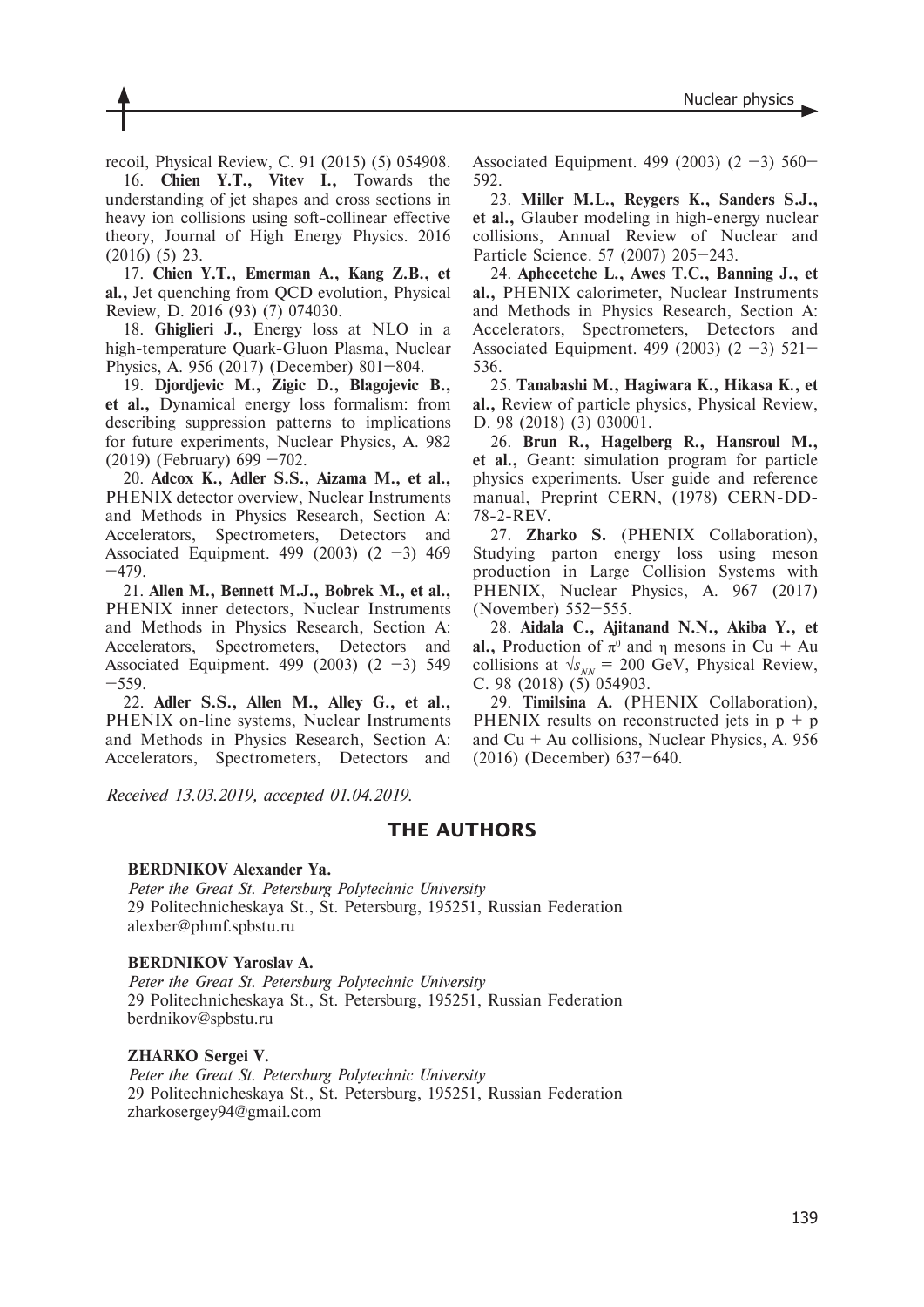### **KOTOV Dmitry O.**

*Peter the Great St. Petersburg Polytechnic University* 29 Politechnicheskaya St., St. Petersburg, 195251, Russian Federation dmitriy.kotov@gmail.com

#### **RADZEVICH Pavel V.**

*Peter the Great St. Petersburg Polytechnic University* 29 Politechnicheskaya St., St. Petersburg, 195251, Russian Federation radzevichp@gmail.com

### **СПИСОК ЛИТЕРАТУРЫ**

1. **Shuryak E.V.** Quantum chromodynamics and the theory of super dense matter // Physics Reports. 1980. Vol. 61. No. 2. Pp. 71 –158.

2. **Arsene I., Dearden I.G., Beavis D., et al.** Quark gluon plasma and color glass condensate at RHIC? The perspective from the BRAHMS experiment // Nuclear Physics. A. 2005. Vol. 757. No. 1–2. Pp. 1–27.

3. **Back B.B., Baker M.D., Ballintijn M., et al.** The PHOBOS perspective on discoveries at RHIC // Nuclear Physics. A. 2005. Vol. 757. No.  $1-2.$  Pp.  $28-101.$ 

4. **Adams J., Aggarwal M.M., Ahammed Z., et al.** Experimental and theoretical challenges in the search for the quark gluon plasma: the STAR Collaboration's critical assessment of the evidence from RHIC collisions // Nuclear Physics. A. 2005. Vol. 757. No. 1–2. Pp. 102–183.

5. **Adcox K., Adler S.S., Afanasiev S., et al.** Formation of dense partonic matter in relativistic nucleus-nucleus collisions at RHIC: experimental evaluation by the PHENIX Collaboration // Nuclear Physics. A. 2005. Vol. 757. No. 1–2. Pp. 184–283.

6. **Chatrchyan S., Khachatryan V., Sirunyan A.M., et al.** Study of high- $p<sub>T</sub>$  charged particle suppression in Pb – Pb compared to  $p + p$ collisions at  $\sqrt{s_{NN}}$  = 2.76 TeV // The European Physical Journal. C. 2012. Vol. 72. No. 3. P. 1945.

7. **Aad G., Abbott B., Abdallah J., et al.** Measurement of the jet radius and transverse momentum dependence of inclusive jet suppression in lead-lead collisions at  $\sqrt{s_{NN}}$  = 2.76 TeV with the ATLAS detector // Physics Letters. B. 2013. Vol. 719. No. 4–5. Pp. 220–241.

8. **Abelev B., Adam J., Adamova D., et al.** Centrality dependence of charged particle production at large transverse momentum in Pb–Pb collisions at  $\sqrt{s_{NN}}$  = 2.76 TeV // Physics Letters. B. 2013. Vol. 720. No. 1–3. Pp. 52–62.

9. **Bjorken J.D.** Energy loss of energetic partons in quark-gluon plasma: possible extinction of high *p*(*t*) jets in hadron-hadron collisions. 1982. FermiLab-Pub-82-059-T.

10. **Adare A., Afanasiev S., Aidala C., et al.** Production of  $\omega$  mesons in  $p + p$ ,  $d + Au$ , Cu + Cu, and Au + Au collisions at  $\sqrt{s_{NN}}$  = 200 GeV // Physical Review. C. 2011. Vol. 84. No. 4. P. 044902.

11. **Cao S., Luo T., Qin G.Y., et al.** Linearized Boltzmann transport model for jet propagation in the quark-gluon plasma: heavy quark evolution // Physical Review. C. 2016. Vol. 94. No. 1. P. 014909.

12. **Cao S., Park C., Barbieri R.A., et al.** Multistage Monte Carlo simulation of jet modification in a static medium // Physical Review. C. 2017. Vol. 96. No. 2. P. 024909.

13. **Elayavalli R.K., Zapp K.C.** Medium response in JEWEL and its impact on jet shape observables in heavy ion collisions // Journal of High Energy Physics. 2017. Vol. 2017. No. 7. P. 141.

14. **Park C., Jeon S., Gale C.** Jet modification with medium recoil in quark-gluon plasma // Nuclear Physics. A. 2019. Vol. 982. February. Pp. 643–646.

15. **He Y., Luo T., Wang X.N., et al.** Linear Boltzmann transport for jet propagation in the quark-gluon plasma: elastic processes and medium recoil // Physical Review. C. 2015. Vol. 91. No. 5. P. 054908.

16. **Chien Y.T., Vitev I.** Towards the understanding of jet shapes and cross sections in heavy ion collisions using soft-collinear effective theory // Journal of High Energy Physics. 2016. Vol. 2016. No. 5. P. 23.

17. **Chien Y.T., Emerman A., Kang Z.B., et al.** Jet quenching from QCD evolution // Physical Review. D. 2016. Vol. 93. No. 7. P. 074030.

18. **Ghiglieri J.** Energy loss at NLO in a high-temperature Quark-Gluon Plasma // Nuclear Physics. A. 2016. Vol. 956. December. Pp. 801–804.

19. **Djordjevic M., Zigic D., Blagojevic B., et al.** Dynamical energy loss formalism: from describing suppression patterns to implications for future experiments // Nuclear Physics. A. 2019.